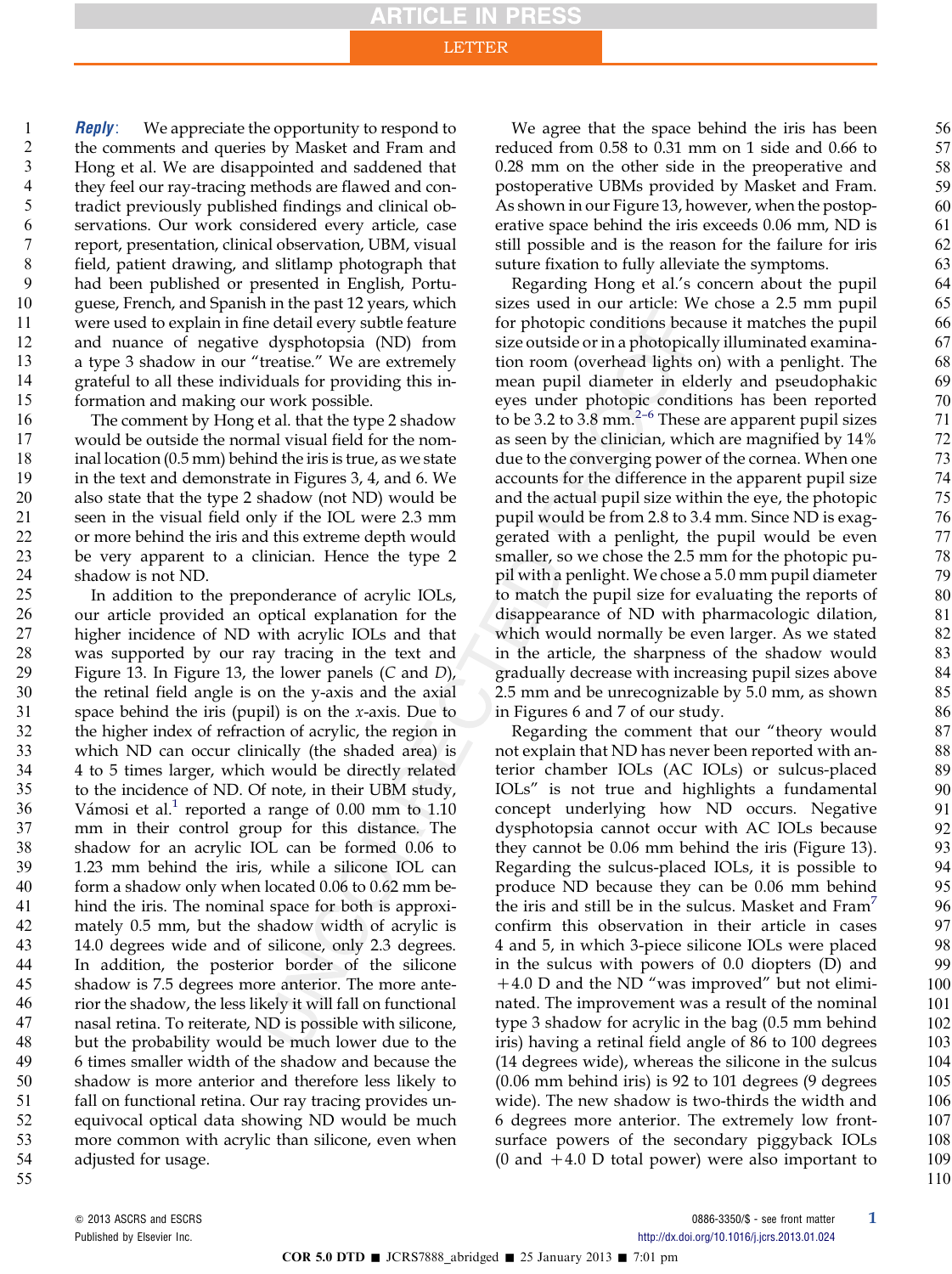allow the pencil of peripheral rays to be incident on the nasal edge and nasal posterior surface of the IOL. For a single primary sulcus IOL, this low frontsurface power would be even more improbable, but ND is still possible. 111 112 113 114 115

It is much more likely for the internal anatomy of the eye to be a contributing factor when the border of functional nasal retina is located more anteriorly than average. The location of the anterior border of functional nasal retina has a standard deviation of 0.8 mm for this border, $8,9$  so patients complaining of ND after their primary surgery are likely to be among those with a more anterior border. Exchanging the posterior chamber IOL for an AC IOL or using a fully (not partially) rounded-edge IOL are the only 2 treatments that are sure to eliminate ND. Exchanges for a silicone material, secondary piggyback IOLs, and reverse optic capture usually will "improve" the symptoms but cannot guarantee elimination of ND. 116 117 118 119 120 121 122 123 124 125 126 127 128 129

As we stated in the section on "Additional Influences," the temporal clear corneal incision has nothing to do with ND, transient or permanent.<sup>[10,11](#page-2-0)</sup> It is not conjugate with the peripheral retina, so it cannot be seen by the patient. 130 131 132 133 134

Masket and Fram's comment that they have observed ND despite opacification (actually translucification, since it is not opaque) of the anterior capsule overlying the IOL further supports our model. Opacification of the anterior capsule overlying the IOL would not affect the type 3 shadow because the light rays would undergo Lambertian scatter and be reflected or refracted and then pass through the front surface of the IOL, creating an alternative path for incident light to reach the truncated sharp posterior nasal edge of the IOL, creating or enhancing the type 3 shadow. In fact, it is possible that this may be the only path and removing a sector of opacified nasal anterior capsule overlying the IOL might eliminate the ND by removing this path of scattered light. It is the portion of the anterior and posterior capsule peripheral to the edge of the IOL that scatters light into the shadow and eliminates ND. The increased incidence of peripheral capsule opacification over time explains the complete resolution in the majority of cases. We also mentioned an alternative possibility that forward movement over time due to capsular bag contraction, could lead to resolution of ND by moving the shadow anterior to the border of functional retina, but that this would be associated with a myopic shift due to increased lens effectivity. 135 136 137 138 139 140 141 142 143 144 145 146 147 148 149 150 151 152 153 154 155 156 157 158 159 160

Neural adaptation can mitigate and reduce symptoms but not eliminate them. Just like halos with multifocal IOLs diminish with time but never disappear. When specifically questioned the patients with 161 162 163 164 165

multifocal IOLs can always see the halo. If the ND shadow is still present and not eliminated by light scatter from the capsular fornix peripheral to the IOL, the patient would still comment that they could see the dark arcuate temporal shadow, but it is no longer noticeable or annoying.

Masket and Fram's comment that our article provides no correlation with clinical findings is certainly demonstrably inaccurate. We have correlated every clinical manifestation, observation, and finding related to true ND. To state that we do not think ND is multifactorial misreads the article and ignores the explanation provided. Our ray-tracing diagrams and Table 1 detail all the variables that contribute to ND. We explain that the temporal field must be fully illuminated, the temporal cornea must refract the rays from 10 to 17 degrees, these rays must pass through a small pupil, strike the front surface of the IOL with a specific front curvature that directs the rays to the nasal edge and posterior nasal surface of the optic, pass through a clear peripheral anterior/posterior capsule and finally fall posterior to the anterior border of functional nasal retina. In our original manuscript, we called this multifactorial combination the "perfect storm," but the reviewers thought this was too colloquial. Negative dysphotopsia is most certainly multifactorial. The necessary and critical missing link before the mid-1990s was the truncated sharp edge.

Regarding the ray-tracing model used in the Hong et al. article, $12$  we reference the comments made on the last page of our article. As we explained, our main objection to their approach is not with the human eye model, but the point source object at 75 degrees used for the simulation. Positive dysphotopsias are best simulated by illuminated objects in a dark surrounding and NDs by the presence of dark shadows in an illuminated surrounding. From looking at the pictures drawn by patients in our Figure 14, it is clear that with ND the entire temporal field (in fact the entire field) is illuminated; no one drew a point source in a dark surrounding. In fact,  $Osher<sup>10</sup>$  $Osher<sup>10</sup>$  $Osher<sup>10</sup>$  demonstrated in his Figure 3 that "shielding the eye with hand [over the temporal field] eliminates temporal shadow," illustrating that ND cannot be perceived if the temporal field is dark. Negative dysphotopsia occurs in photopic conditions, in an illuminated examination room, or outside. If one were to place a patient with ND in a dark room and hold a penlight at 75 degrees, the patient would not perceive a shadow because the dark band or intensity gap is not visible against a black background. Furthermore, if the temporal field were fully illuminated in their simulation, the intensity gaps (areas of darkness between the lighted secondary images) would be filled with light,

166 167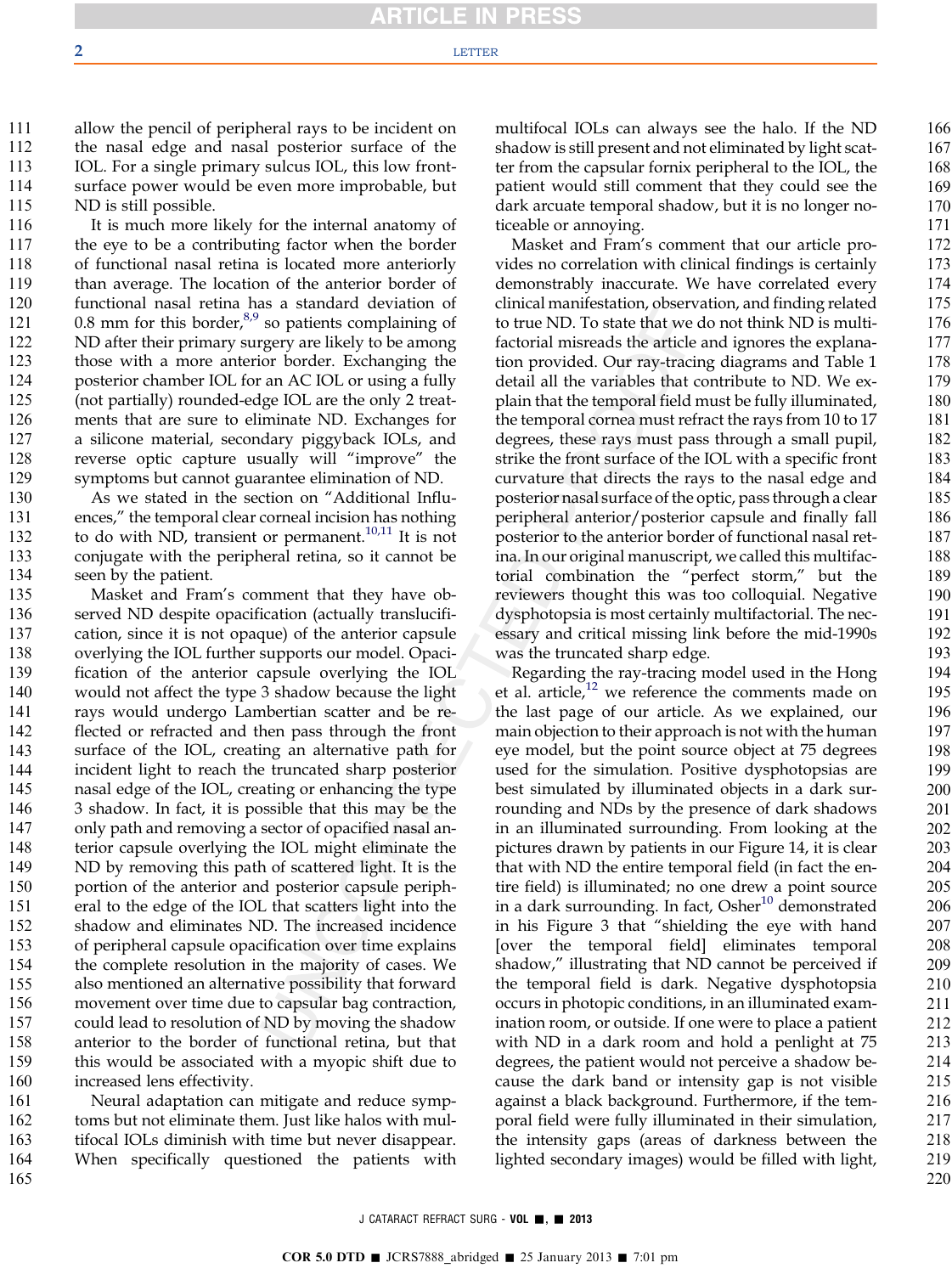#### LETTER  $\overline{\phantom{a}}$  3

<span id="page-2-0"></span>221

whether higher-order aberrations were present or not (Figure  $1, B$ , in the Hong et al. letter).

From the new figures in the Hong et al. letter, it can be seen that the primary and secondary images as well as the intensity gaps would move with the object and not be fixed in the extreme temporal field, but movement of the temporal shadow has never been reported by any clinician or patient. They are fixed in the extreme temporal field as in our ray-tracing simulation. Also, the positive dysphotopic images that Hong et al. provided would be depicted in patient drawings that would look like their Figures with primary and secondary images, spread out like coma, with dark spaces between. Patients would not simply draw the dark spaces and omit the light areas. Finally, portions of their images are at intensities  $10^{10}$  (10 billion,  $10^3$ to  $10^{-7}$ ) times less intense than the primary image, making them unperceivable. For reference, our sun appears  $1.4 \times 10^{10}$  times brighter than Sirius, the brightest star in our celestial sphere.<sup>13</sup> Even without earth's atmosphere, Sirius would not be visible if the sun were at 75 degrees in our peripheral vision.

We appreciate the thoughtful comments provided in response to our article. We have carefully responded to every comment and criticism raised by the letters, not only to satisfy their concerns but also to amplify concepts that are critical to understanding ND for all readers. A more detailed version of this response is also available at <http://jcrsjournal.org>. We believe our ray-tracing methods have fully explained all the clinical manifestations, subtleties, and nuances of what has been called negative dysphotopsia. The type 3 penumbra is no longer an enigma.-Jack T. Holladay, MD, MSEE

### **REFERENCES**

- 1. Vámosi P, Csákány B, Németh J. Intraocular lens exchange in patients with negative dysphotopsia symptoms. J Cataract Refract Surg 2010; 36:418–424
- 2. Kasper T, Bühren J, Kohnen T. Intraindividual comparison of higher-order aberrations after implantation of aspherical and spherical intraocular lenses as a function of pupil diameter. J Cataract Refract Surg 2006; 32:78–84
- 3. Sobaci G, Erdem U, Uysal Y, Muftuoglu O. Changes in pupil size and centroid shift in eyes with uncomplicated in-the-bag IOL implantation. J Refract Surg 2007; 23:796–799
- 4. van Gaalen KW, Jansonius NM, Koopmans SA, Terwee T, Kooijman AC. Relationship between contrast sensitivity and spherical aberration; comparison of 7 contrast sensitivity tests with natural and artificial pupils in healthy eyes. J Cataract Refract Surg 2009; 35:47–56
- 5. Alfonso JF, Fernández-Vega L, Baamonde MB, Montés-Micó R. Correlation of pupil size with visual acuity and contrast sensitivity after implantation of an apodized diffractive intraocular lens. J Cataract Refract Surg 2007; 33:430–438
- 6. Nakamura K, Bissen-Miyajima H, Oki S, Onuma K. Pupil sizes in different Japanese age groups and the implications for intraocular lens choice. J Cataract Refract Surg 2009; 35:134–138
- 7. Masket S, Fram NR. Pseudophakic negative dysphotopsia: surgical management and novel theory of etiology. J Cataract Refract Surg 2011; 37:1199–1207
- 8. Moses RA. Accommodation. In: Moses RA, ed, Adler's Physiology of the Eye; Clinical Application 6th ed. St. Louis, MO, Mosby, 1975; 307–308
- 9. Straatsma BR, Landers MB, Kreiger AE. The ora serrata in the adult human eye. Arch Ophthalmol 1968; 80:3–20
- 10. Osher RH. Negative dysphotopsia: long-term study and possible explanation for transient symptoms. J Cataract Refract Surg 2008; 34:1699–1707
- 11. Osher RH. Differentiating transient and permanent negative dysphotopsia. J Cataract Refract Surg 2010; 36:1619
- 12. Hong X, Liu Y, Karakelle M, Masket S, Fram NR. Ray-tracing optical modeling of negative dysphotopsia. J Biomed Opt 2011; 16(12):125001
- 13. Schulman E, Cox CV. Misconceptions about astronomical magnitudes. Am J Physics 1997; 65:1003–1007

J CATARACT REFRACT SURG - VOL . 2013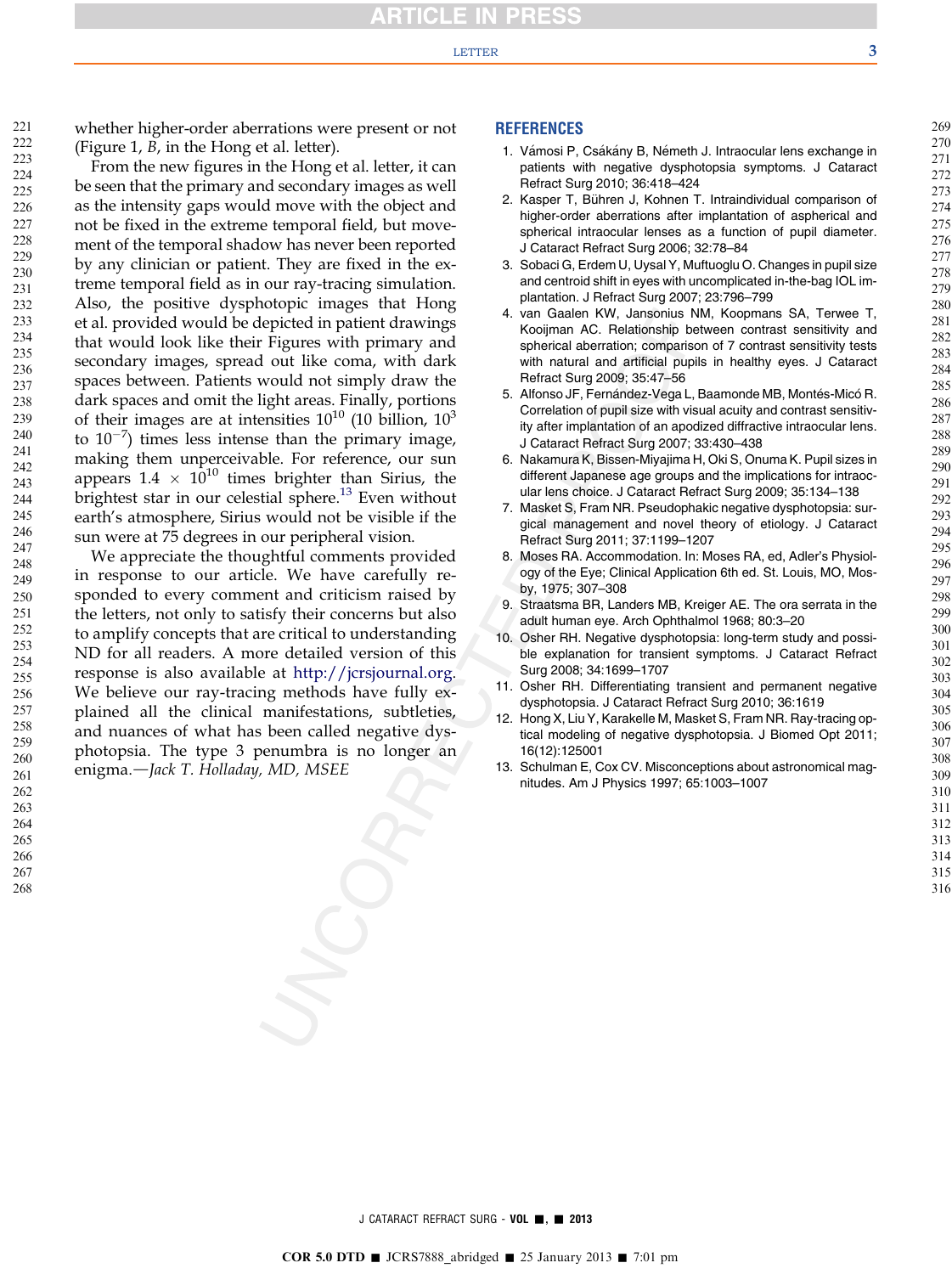**Reply**: We appreciate the opportunity to respond to the comments and queries by Masket and Fram and Hong et al. We are disappointed and saddened that they feel our ray-tracing methods are flawed and contradict previously published findings and clinical ob-servations. Our work<sup>[1](#page-6-0)</sup> considered every article, case report, presentation, clinical observation, UBM, visual field, patient drawing, and slitlamp photograph that had been published or presented for the past 12 years in English, Portuguese, French, and Spanish which were used to explain in fine detail every subtle feature and nuance of negative dysphotopsia (ND) from a type 3 shadow in our "treatise." We are extremely grateful to all of these individuals for providing this information and making our work possible. 1 2 3 4 5 6 7 8 9 10 11 12 13 14 15

Davison's original conclusions as an observant clinician and investigator preceded our scientific proof by over a decade. $2$  He recognized that the critical change in IOL design when ND began to emerge was a result of the truncated sharp edge and that a higher index of refraction material increased the incidence. His conclusions in 2000 are identical to our ray-tracing findings in 2012. 16 17 18 19 20 21 22 23

The stimulus that led to the truncated sharp edge becoming the predominant design of posterior chamber IOLs (PC IOLs) implanted in the United States was Nishi et al.'s pioneering work $3,4$  that unequivocally confirmed that the sharp posterior edge was instrumental in preventing posterior capsule opacification and that the material had little or no effect.<sup>[3](#page-6-0)</sup> As manufacturers adopted the truncated sharp edge design, reports of positive dysphotopsias became more common and it was postulated by many observant surgeons that these phenomena were likely due to the truncated sharp edge and higher index of refraction material. These clinicians were correct. Addressing these observations, we published our ray-tracing results demonstrating why patients saw a reflected arc in the opposite field from a peripheral light source (such as an automobile head light) which appeared brightest and was most noticeable at an angle of 35 degrees (range from 29 to 41 degrees) and demonstrated how this was due to internal reflection of the light from the truncated sharp edge and higher index of refrac-tion IOL material.<sup>[5](#page-6-0)</sup> Of note, Masket et al.<sup>[6](#page-6-0)</sup> had made the same observation in their laboratory experiment using a laser and an ovoid IOL (with a truncated sharp edge) 6 years earlier. 24 25 26 27 28 29 30 31 32 33 34 35 36 37 38 39 40 41 42 43 44 45 46 47 48

Although some cataract surgeons had noted reports from their patients of a shadow temporally (ND), symptoms were rare and disappeared with time in the majority of patients, so ND was rarely discussed. It was not until Davison's original article $2$  that heightened awareness of ND was universally recognized and reports flourished. Narvaez et al., $^7$  $^7$  Trattler 49 50 51 52 53 54 55

et al.,<sup>[8](#page-6-0)</sup> Osher,<sup>[9](#page-6-0)</sup> Vámosi et al.,<sup>[10](#page-6-0)</sup> Mamalis,<sup>[11](#page-6-0)</sup> Cooke,<sup>[12](#page-6-0)</sup> Wei et al.,<sup>[13](#page-6-0)</sup> and Masket<sup>[14](#page-6-0)</sup> all followed Davison,<sup>[2](#page-6-0)</sup> suggesting the same mechanism of the truncated sharp edge as the cause. Our work provides the optical explanation for ND and proves their suspicions were correct.

Kevin Miller<sup>[15](#page-6-0)</sup> was the first to provide an accurate illustration of a shadow, but Miller's figure depicts a type 1 shadow, the result of the internal reflection from the truncated sharp edge that had been docu-mented using Goldmann visual fields by Osher<sup>[9](#page-6-0)</sup> (Osher's Figure 6) and using Humphrey visual fields by Marques and Marques<sup>[16](#page-6-0)</sup> (their Figure 2). These shadows correspond to the visual field angles from 29 degrees to 41 degrees in our article on positive dysphotopsia. $\overline{5}$  $\overline{5}$  $\overline{5}$  In contrast, the type 3 shadow (ND) that forms nominally from retinal visual field angles between 86 degrees and 100 degrees is much further in the periphery than the type 1 shadow. Also, Miller<sup>[15](#page-6-0)</sup> suggested using pilocarpine as a treatment, which does reduce the type 1 shadow, but actually enhances the contrast of the type 3 shadow (ND). Miller also provided the accurate clinical observation that the [fully] "rounded edge completely solves the problem," 7 years before our article.

The comment by Hong et al. that the type 2 shadow would be outside the normal visual field for the nominal location (0.5 mm) behind the iris is true, as we state in the text and demonstrate in Figures 3, 4, and 6. We also state that the type 2 shadow (not ND) would only be seen in the visual field if the IOL were 2.3 mm or more behind the iris and this extreme depth would be very apparent to a clinician. Hence the type 2 shadow is not ND.

The criticism by Masket and Fram that we said ND is more likely with acrylic than silicone and that we offer no data or reference for this statement and that the higher incidence is due to the higher usage of acrylic is not true. Our actual statement was "[n]egative dysphotopsia is possible with silicone; however, the probability would be much lower because of the smaller [width] and more anterior location of shadow on the retina, as well as the reduced range of distances behind the iris." There is no question that acrylic IOLs were used more frequently than silicone or poly(methyl methacrylate) around 2000. According to Market Scope in the third quarter of 2001, acrylic was 52.2%, silicone  $40.5\%$ , and "other" was 7.3%. Davison<sup>[2](#page-6-0)</sup> was an early adopter of acrylic and by 2000, silicone IOLs were implanted only 7% of the time when he reported that all 14 of the 6668 cases were acrylic. In the 2 eyes that were exchanged with silicone IOLs, the ND disappeared and this finding led Davison to the second conclusion that a higher index of refraction material must also be a factor.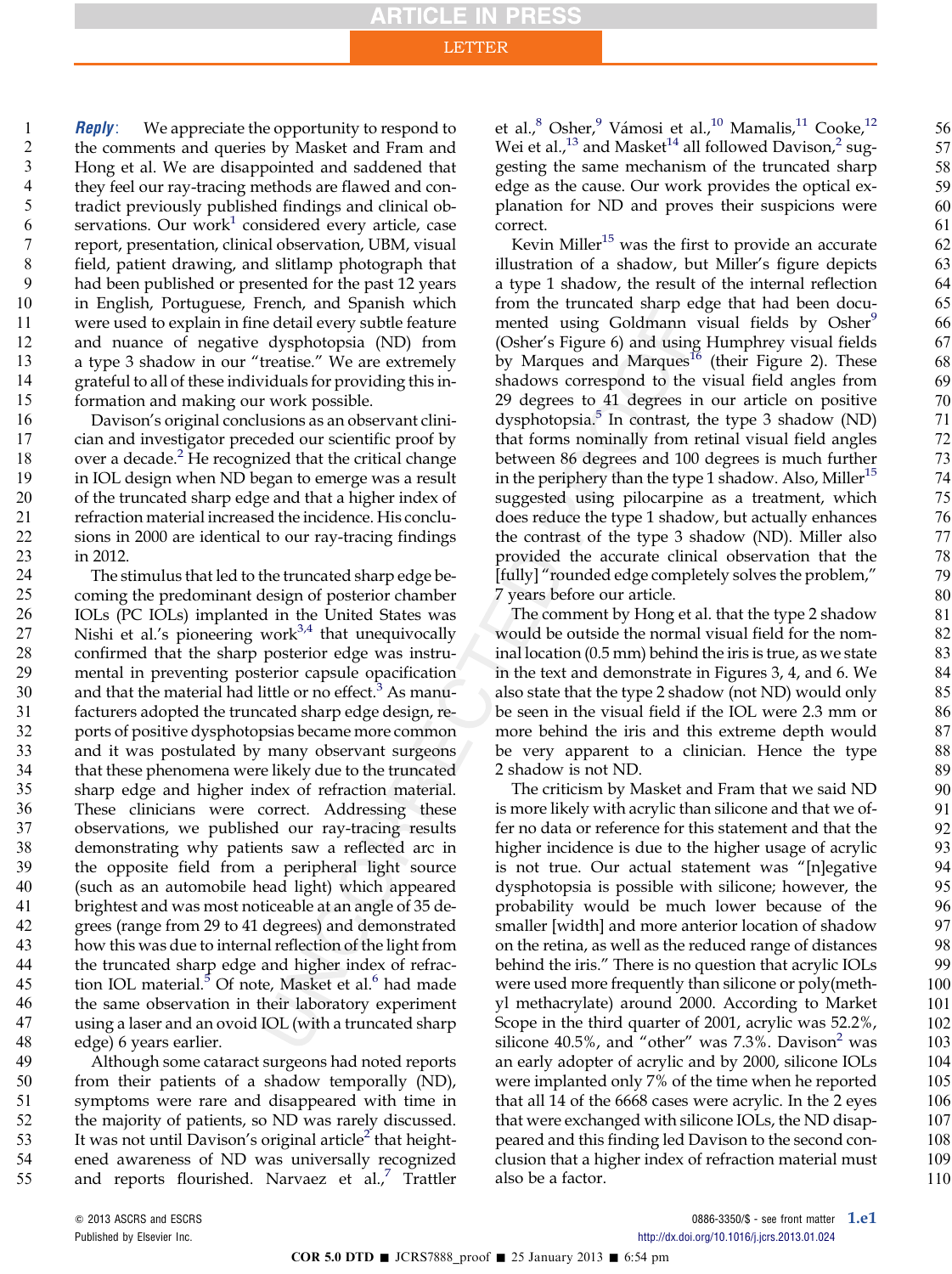In addition to the preponderance of acrylic IOLs, our article provided an optical explanation for the higher incidence of ND with acrylic IOLs, and that was supported in the text and by our ray tracing in Figure 13. In Figure 13, in the lower panels (C and D), the retinal field angle is on the y-axis and the axial space behind the iris (pupil) on the  $x$ -axis. Due to the higher index of refraction of acrylic, the region in which ND can occur clinically (the shaded area) is 4 to 5 times larger, which would be directly related to the incidence of ND. Of note, in his UBM study, $10$  Vámosi et al. reported a range of 0.00 to 1.10 mm in his control group for this distance. The shadow for an acrylic IOL can be formed 0.06 to 1.23 mm behind the iris, while a silicone IOL can form a shadow only when located 0.06 to 0.62 mm behind the iris. The nominal space for both is approximately 0.5 mm, but the shadow width of acrylic is 14.0 degrees wide and of silicone, only 2.3 degrees. In addition, the posterior border of the silicone shadow is 7.5 degrees more anterior. The more anterior the shadow, the less likely it will fall on functional nasal retina. To reiterate, ND is possible with silicone, but the probability would be much lower due to the 6 times smaller width of the shadow and because the shadow is more anterior and therefore less likely to fall on functional retina. Our ray tracing provides unequivocal optical data showing ND would be much more common with acrylic than silicone, even 111 112 113 114 115 116 117 118 119 120 121 122 123 124 125 126 127 128 129 130 131 132 133 134 135 136 137 138

when adjusted for usage. We agree that the space behind the iris has been reduced from 0.58 to 0.31 mm on 1 side and 0.66 to 0.28 mm on the other side in the preoperative and postoperative UBMs provided by Masket and Fram. As shown in our Figure 13, however, when the postoperative space behind the iris exceeds 0.06 mm, ND is still possible and is the reason for the failure for iris suture fixation to fully alleviate the symptoms. 139 140 141 142 143 144 145 146 147

Regarding Hong et al.'s concern about the pupil sizes used in our article: We chose a 2.5 mm pupil for photopic conditions because it matches the pupil size outside or in a photopically illuminated examination room (overhead lights on) with a penlight. The average pupil diameter in elderly and pseudophakic eyes under phot[opic c](#page-6-0)onditions has been reported to be 3.2 to 3.8 mm.<sup>17-21</sup> These are apparent pupil sizes as seen by the clinician, which are magnified by 14% due to the converging power of the cornea. When one accounts for the difference in the apparent pupil size and the actual pupil size within the eye, the actual photopic pupil would be from 2.8 to 3.4 mm. Since ND is exaggerated with a penlight, the pupil would be even smaller, so we chose the 2.5 mm for the photopic pupil with a penlight. We chose a 5.0 mm pupil diameter to match the pupil size for evaluating the reports of disappearance of ND with pharmacologic dilation, 148 149 150 151 152 153 154 155 156 157 158 159 160 161 162 163 164 165

which would normally be even larger. As we stated in the article, the sharpness of the shadow would gradually decrease with increasing pupil sizes above 2.5 mm and be unrecognizable by 5.0 mm or more as shown in Figures 6 and 7 of our study.

Regarding the comment that our "theory would not explain that ND has never been reported with anterior chamber IOLs (AC IOLs) or sulcus-placed IOLs," is not true and highlights a fundamental concept underlying how ND occurs. Negative dysphotopsia cannot occur with AC IOLs because they cannot be 0.06 mm behind the iris (Figure 13). Regarding the sulcusplaced IOLs, it is possible to produce ND because they can be 0.06 mm behind the iris and still be in the sulcus. Masket and  $Frame<sup>22</sup>$  $Frame<sup>22</sup>$  $Frame<sup>22</sup>$  confirm these observations in their article in cases 4 and 5, in which silicone 3-piece IOLs were placed in the sulcus with powers of 0.0 diopters (D) and  $+4.0$  D and the ND "was improved" but not eliminated. The improvement was a result of the nominal type 3 shadow for acrylic in the bag (0.5 mm behind iris) having a retinal field angle of 86 to 100 degrees (14 degrees wide), whereas the silicone in the sulcus (0.06 mm behind iris) is 92 to 101 degrees (9 degrees wide). The new shadow is twothirds the width and 6 degrees more anterior. The extremely low front-surface powers of the secondary piggyback IOLs (0 and  $+4.0$  D total power) were also important to allow the pencil of peripheral rays to be incident on the nasal edge and nasal posterior surface of the IOL. For a single primary sulcus IOL, this low front-surface power would be even more improbable, but ND is still possible.

Whether external anatomy, such as a recessed brow or proptosis has a role in ND is rare but can be confirmed by determining whether the cornea can be seen from the temporal side at an angle of 105 degrees when the patient is in primary gaze. It is much more likely for the internal anatomy of the eye to be a contributing factor when the border of functional nasal retina is located more anteriorly than average. The location of the anterior border of functional nasal retina has a standard deviation of 0.8 mm for this border,  $23,24$ so patients complaining of ND after their primary surgery are likely to be among those with a more anterior border. Exchanging the PC IOL for an AC IOL or using a fully (not partially) rounded edge IOL are the only 2 treatments that are sure to eliminate ND. Exchanges for a silicone material, secondary piggyback IOLs, and reverse optic capture usually will "improve" the symptoms, but cannot guarantee elimination of ND.

Our comments about Osher's article $^{9}$  $^{9}$  $^{9}$  and letter,  $^{25}$  $^{25}$  $^{25}$ authored by someone we consider to be an astute clinician with exemplary observational skills, were meant to highlight his distinction between "permanent" and "transient" ND. Osher commented that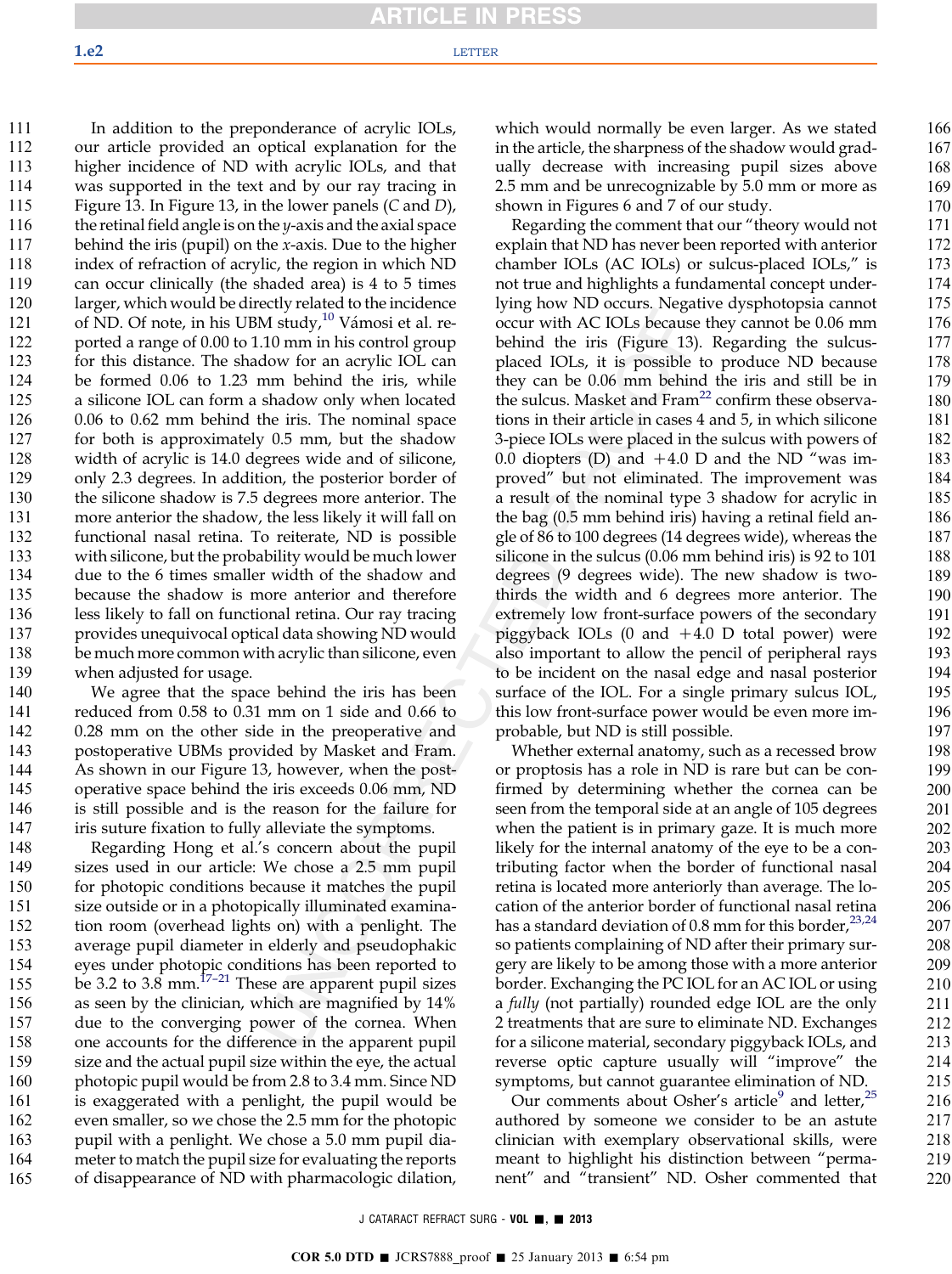#### LETTER  $\qquad \qquad 1.63$

"permanent negative dysphotopsia seems to be related to the contour of the IOL optic, primarily its truncated square edge or its edge reflectivity." He was correct that the truncated sharp edge is a critical and essential factor for ND. We further explain that the location of the wound and crescent-shaped shadow that he saw on the iris has nothing to do with ND. The reviewer required that we explain the difficulty with Osher's "transient" ND explanation and the observation of the straight to curved image on the iris with rotation of the slit beam. We complied and explained in detail that the temporal clear corneal incision was not conjugate with the peripheral retina, so it could not be seen and the curvature of the slit-beam image was due to curvature of field that occurred when rotating the slitlamp. We also indicated that ND was still present with the same incidence when the incision was at other locations than temporal. As we stated in the article, the location of the incision and the image of the slit beam on the iris have nothing to do with ND. 221 222 223 224 225 226 227 228 229 230 231 232 233 234 235 236 237 238 239 240

Masket and Fram's comment that they have observed ND despite opacification (actually translucification, since it is not opaque) of the anterior capsule overlying the IOL further supports our model. Opacification of the anterior capsule overlying the IOL would not affect the type 3 shadow because the light rays would undergo Lambertian scatter and be reflected or refracted and then pass through the front surface of the IOL, creating an alternative path for incident light to reach the truncated sharp posterior nasal edge of the IOL creating or enhancing the type 3 shadow. In fact, it is possible that this may be the only path and removing a sector of opacified nasal anterior capsule overlying the IOL with a neodymium: YAG laser might eliminate the ND by removing this path of scattered light. It is the portion of the anterior and posterior capsule peripheral to the edge of the IOL that scatters light into the shadow and eliminates ND. The increased incidence of peripheral capsule opacification over time explains the complete resolution in the majority of cases. We also mentioned an alternative possibility—that forward movement over time due to capsular bag contraction could lead to spontaneous resolution of ND by moving the shadow anterior to the border of functional retina but that this would be associated with a myopic shift due to increased IOL effectivity. 241 242 243 244 245 246 247 248 249 250 251 252 253 254 255 256 257 258 259 260 261 262 263 264 265 266 267

Neural adaptation can mitigate and reduce symptoms but not eliminate them; just like halos with multifocal IOLs diminish with time but never disappear. When specifically questioned, the patients with multifocal IOLs can always see the halo. If the ND shadow is still present and not eliminated by light scatter from the capsular fornix peripheral to the IOL, the patient would still comment that they could see the dark 268 269 270 271 272 273 274 275

arcuate temporal shadow, but it is no longer noticeable or annoying.

Masket and Fram's comment that our article provides no correlation with clinical findings is certainly demonstrably inaccurate. We have correlated every clinical manifestation, observation, and finding related to true ND. To state that we do not think ND is multifactorial misreads the article and ignores the explanation provided. Our ray-tracing diagrams and Table 1 detail all of the variables that contribute to ND. We explain that the temporal field must be fully illuminated, the temporal cornea must refract the rays from 10 to 17 degrees, these rays must pass through a small pupil, strike the front surface of the IOL with a specific front curvature that directs the rays to the nasal edge and posterior nasal surface of the optic, pass through a clear peripheral anterior/posterior capsule, and finally fall posterior to the anterior border of functional nasal retina. In our original manuscript, we called this multifactorial combination the "perfect storm," but the reviewers thought this was too colloquial. Negative dysphotopsia is most certainly multifactorial. The necessary and critical missing link before the mid-1990s was the truncated sharp edge.

Regarding the ray-tracing model used in the Hong et al. article, $26$  we reference the comments made on the last page of our article. As we explained, our main objection with their approach is not with the human eye model, but the point source object at 75 degrees used for the simulation. Positive dysphotopsias are best simulated by illuminated objects in a dark surrounding and NDs by the presence of dark shadows in an illuminated surrounding. From looking at the pictures drawn by patients in our Figure 14, it is clear that with ND the entire temporal field (in fact the entire field) is illuminated; no one drew a point source in a dark surrounding. In fact, Osher<sup>[9](#page-6-0)</sup> demonstrated in his Figure 3 that "shielding the eye with hand [over the temporal field] eliminates temporal shadow," illustrating that ND cannot be perceived if the temporal field is dark. Negative dysphotopsia occurs in photopic conditions, in an illuminated examination room, or outside. If one were to place a patient with ND in a dark room and hold a penlight at 75 degrees, the patient would not perceive a shadow because the dark band or intensity gap is not visible against a black background. Furthermore, if the temporal field were fully illuminated in their simulation, the intensity gaps (areas of darkness between the lighted secondary images) would be filled with light, whether higher-order aberrations were present or not (Figure 1, B, in the Hong et al. letter).

From the new figures in the Hong et al. letter, it can be seen that the primary and secondary images as well as the intensity gaps would move with the object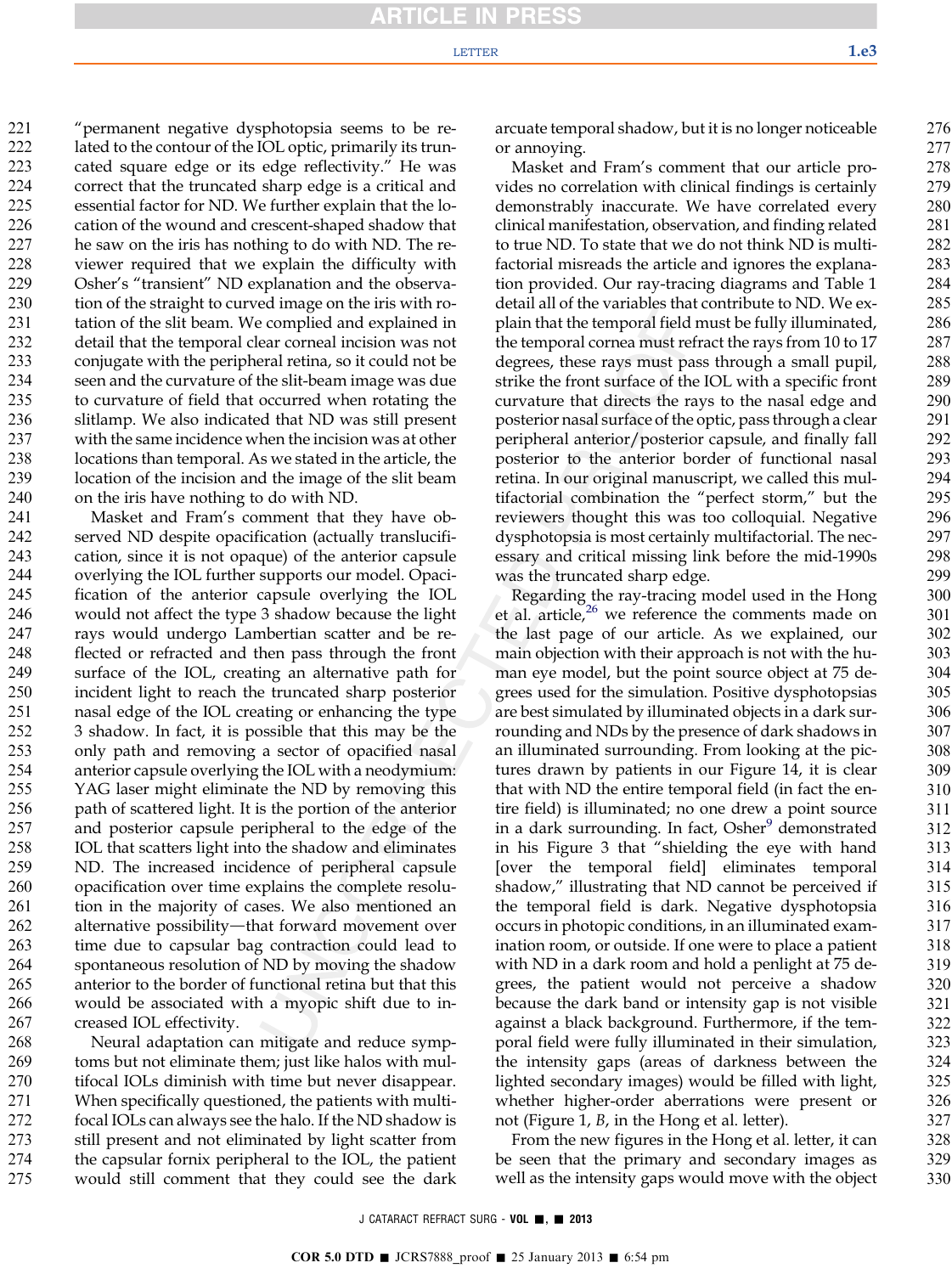<span id="page-6-0"></span>and not be fixed in the extreme temporal field, but movement of the temporal shadow has never been reported by any clinician or patient. They are fixed in the extreme temporal field as in our ray-tracing simulation. Also, the positive dysphotopic images that Hong et al. $^{26}$  provided would be depicted in patient drawings that would look like their figures with primary and secondary images, spread out like coma, with dark spaces between. Patients would not simply draw the dark spaces and omit the light areas. Finally, portions of their images are at intensities  $10^{10}$  (10 billion,  $10^3$  to  $10^{-7}$ ) times less intense than the primary image making them unperceivable. For reference, our sun appears  $1.4 \times 10^{10}$  times brighter than Sirius, the brightest star in our celestial sphere.<sup>27</sup> Even without earth's atmosphere, Sirius would not be visible if the sun were at 75 degrees in our peripheral vision. 331 332 333 334 335 336 337 338 339 340 341 342 343 344 345 346 347 348

We appreciate the thoughtful comments provided in response to our article. We have carefully responded to every comment and criticism raised by the letters and feel the detailed response is justified, not only to satisfy their concerns but also to amplify concepts that are critical to understanding ND for all readers. We believe our ray-tracing methods have fully explained all of the clinical manifestations, subtleties, and nuances of what has been called negative dysphotopsia. The type 3 penumbra is no longer an enigma.-*Jack T. Holladay, MD, MSEE* 349 350 351 352 353 354 355 356 357 358 359 Q1

### REFERENCES

- 1. Holladay JT, Zhao H, Reisin CR. Negative dysphotopsia: the enigmatic penumbra. J Cataract Refract Surg 2012; 38: 1251–1265
- 2. Davison JA. Positive and negative dysphotopsia in patients with acrylic intraocular lenses. J Cataract Refract Surg 2000; 26:1346–1355
- 3. Nishi O, Nishi K, Sakanishi K. Inhibition of migrating lens epithelial cells at the capsular bend created by the rectangular optic edge of a posterior chamber intraocular lens. Ophthalmic Surg Lasers 1998; 29:587–594
- 4. Nishi O, Nishi K, Wickström K. Preventing lens epithelial cell migration using intraocular lenses with sharp rectangular edges. J Cataract Refract Surg 2000; 26:1543–1549
- 5. Holladay JT, Lang A, Portney V. Analysis of edge glare phenomena in intraocular lens edge designs. J Cataract Refract Surg 1999; 25:748–752
- 6. Masket S, Geraghty E, Crandall AS, Davison JA, Johnson SH, Koch DD, Lane SS. Undesired light images associated with ovoid intraocular lenses. J Cataract Refract Surgery 1993; 19:690–694 376 377 378 379
	- 7. Narváez J, Banning CS, Stulting RD. Negative dysphotopsia associated with implantation of the Z9000 intraocular lens. J Cataract Refract Surg 2005; 31:846–847
- 8. Trattler WB, Whitsett JC, Simone PA. Negative dysphotopsia after intraocular lens implantation irrespective of design and material. J Cataract Refract Surg 2005; 31:841–845
- 9. Osher RH. Negative dysphotopsia: long-term study and possible explanation for transient symptoms. J Cataract Refract Surg 2008; 34:1699–1707
- 10. Vámosi P, Csákány B, Németh J. Intraocular lens exchange in patients with negative dysphotopsia symptoms. J Cataract Refract Surg 2010; 36:418–424
- 11. Mamalis N. Negative dysphotopsia following cataract surgery [editorial]. J Cataract Refract Surg 2010; 36:371–372
- 12. Cooke DL. Negative dysphotopsia after temporal corneal incisions. J Cataract Refract Surg 2010; 36:671–672
- 13. Wei M, Brettell D, Bhardwaj G, Francis IC. Negative dysphotopsia with spherical intraocular lenses [letter]. J Cataract Refract Surg 2010; 36:1621
- 14. Masket S. Truncated edge design, dysphotopsia, and inhibition of posterior capsule opacification. J Cataract Refract Surg 2000; 26:145–147
- 15. Miller KM. Cataract surgical problem. In: Masket S, ed, Consultation section. J Cataract Refract Surg 2005; 31:1488–1489
- 16. Marques FF, Marques DMV. Unilateral dysphotopsia after bilateral intraocular lens implantation using the AR40e IOL model: case report. Arq Bras Oftalmol 2007; 70:350–354. Available at: [http://www.scielo.br/pdf/abo/v70n2/29.pdf.](http://www.scielo.br/pdf/abo/v70n2/29.pdf) Accessed January 10, 2013
- 17. Kasper T, Bühren J, Kohnen T. Intraindividual comparison of higher-order aberrations after implantation of aspherical and spherical intraocular lenses as a function of pupil diameter. J Cataract Refract Surg 2006; 32:78–84
- 18. Sobaci G, Erdem U, Uysal Y, Muftuoglu O. Changes in pupil size and centroid shift in eyes with uncomplicated in-the-bag IOL implantation. J Refract Surg 2007; 23:796–799
- 19. van Gaalen KW, Jansonius NM, Koopmans SA, Terwee T, Kooijman AC. Relationship between contrast sensitivity and spherical aberration; comparison of 7 contrast sensitivity tests with natural and artificial pupils in healthy eyes. J Cataract Refract Surg 2009; 35:47–56
- 20. Alfonso JF, Fernández-Vega L, Baamonde MB, Montés-Micó R. Correlation of pupil size with visual acuity and contrast sensitivity after implantation of an apodized diffractive intraocular lens. J Cataract Refract Surg 2007; 33:430–438
- 21. Nakamura K, Bissen-Miyajima H, Oki S, Onuma K. Pupil sizes in different Japanese age groups and the implications for intraocular lens choice. J Cataract Refract Surg 2009; 35:134–138
- 22. Masket S, Fram NR. Pseudophakic negative dysphotopsia: surgical management and novel theory of etiology. J Cataract Refract Surg 2011; 37:1199–1207
- 23. Moses RA. Accommodation. In: Moses RA, ed, Adler's Physiology of the Eye; Clinical Application 6th ed. St. Louis, MO, Mosby, 1975; 307–308
- 24. Straatsma BR, Landers MB, Kreiger AE. The ora serrata in the adult human eye. Arch Ophthalmol 1968; 80:3–20
- 25. Osher RH. Differentiating transient and permanent negative dysphotopsia [letter]. J Cataract Refract Surg 2010; 36:1619; reply by DL Cooke, 1619–1620
- 26. Hong X, Liu Y, Karakelle M, Masket S, Fram NR. Ray-tracing optical modeling of negative dysphotopsia. J Biomed Opt 2011; 16(12):125001
- 27. Schulman E, Cox CV. Misconceptions about astronomical magnitudes. Am J Physics 1997; 65:1003–1007
- 436 437 438

439 440

382 383 384

380 381

385